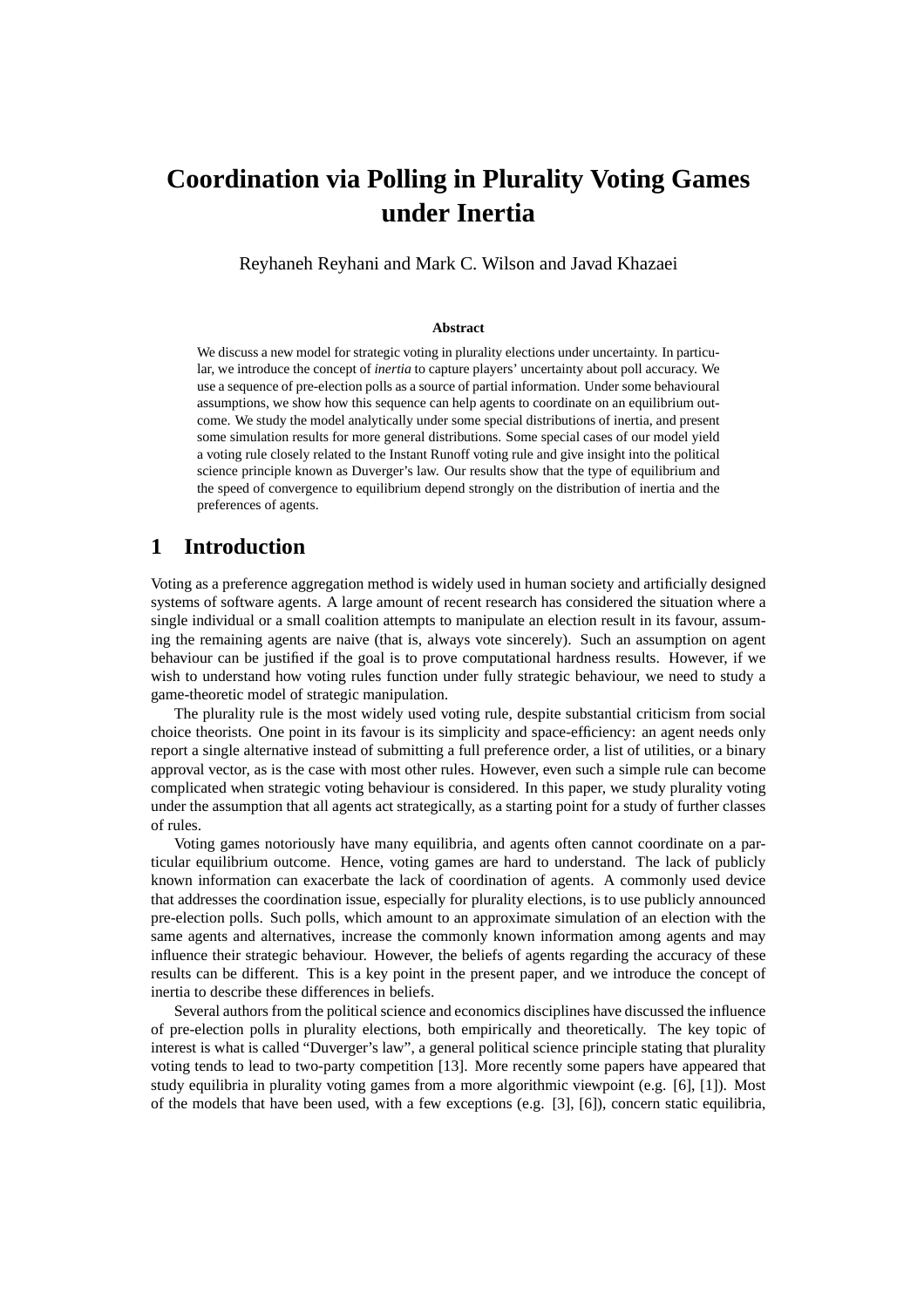classifying them as "duvergerian" or "non-duvergerian", and fail to discuss the dynamic process of converging to equilibria via the use of polls. There are several important differences between our work and existing literature. One of the differences is related to the different amount of information and strategic behaviour of agents. The other extra feature considered in the present paper is agentdependent beliefs about the reliability of this information.

## **1.1 Our Contribution**

We present a model for plurality elections that allows for heterogeneous agents. We introduce the concept of an agent's *inertia*, which is that agent's perception of the accuracy of the poll result. This perception is the result of each agent's belief about such sources of error as coverage bias, miscounting, roundoff error, and noise in the announcement of results. This concept is rather general and seems realistic enough to be used for both human society and for designed systems of autonomous agents. This article focuses on the plurality rule, places some restrictions on agent behaviour, and considers some particular distributions of inertia. We present some numerical and analytic results on convergence to equilibria, both duvergerian and non-duvergerian. For example, a duvergerian equilibrium often occurs when all agents have the same value of inertia.

# **2 Game Model**

We have a set of agents each of whose set of allowable actions is to vote for a single alternative (not necessarily their most desirable alternative). Abstention is not allowed. Each agent has a total order on the set of alternatives (indifference is not allowed) but as the voting rule is plurality, they vote for one alternative. Agents participate in a sequence of pre-election polls before the real election. In our model, these polls include all agents and alternatives in real election, not just a random sample. The information that these polls reveal does not have any effect on the agents' sincere preference order. In fact, we are interested in the strategic voting effect of polls rather than the so-called bandwagon or underdog effects considered in some papers [5]. In those papers, agents do not have a fixed preference order and their preference for an alternative is influenced by the popularity of that alternative.

We now discuss the assumptions in our model regarding the information and strategic behaviour of agents.

#### **The information available for agents**

The amount of information available to agents is a very important factor in their choice of strategy. The effect of poll information on the election result has been discussed in [12]. Complete information in plurality voting has been assumed in [8] and there is incomplete information in [11].

In the context of a repeated game, such as this sequence of polls under the plurality rule, in order to have complete information each agent would have to know how many agents of each *type* (sincere preference order) there are (this is usually called the *voting situation*). Even if this is unknown, we might expect to know the number of agents expressing each preference order in the previous poll. However, opinion polls for plurality will typically report only the number of agents ranking each alternative first, which we call the *scoreboard*. This lack of information on further preferences of other agents is crucial in the analysis below.

We use the concept of *inertia* to describe the reaction of agents toward the announced poll result. Agent coverage bias, miscounting or error and noise in announcing the result cause different values of uncertainty. This uncertainty brings about an inertia in agents. Each agent has an inertia value from the interval  $[0, 1]$ . An agent with inertia value of zero believes that the poll result is accurate. However, the poll result is meaningless to an agent with inertia value of one. In fact this agent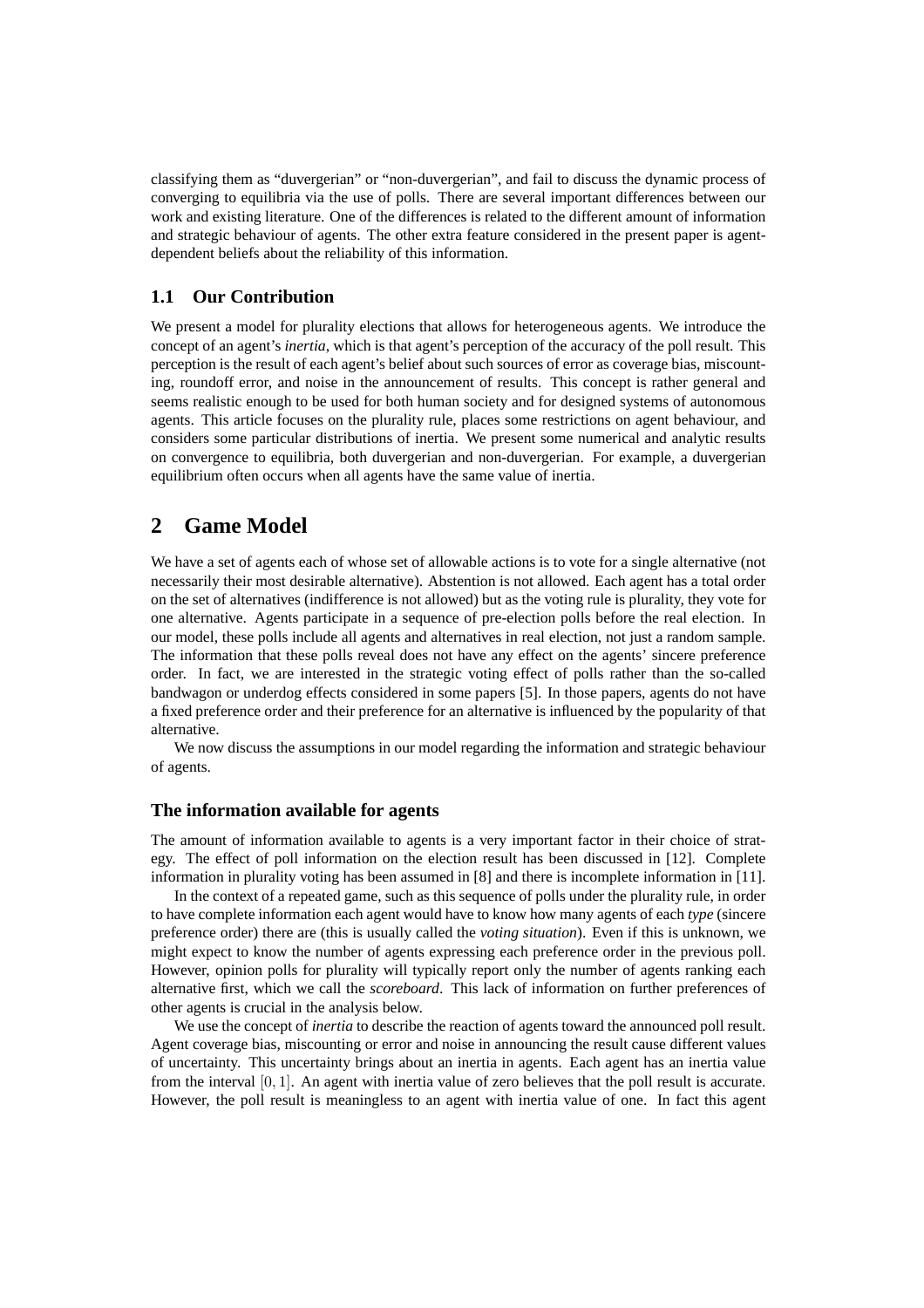does not consider the poll result in his decision making process. Other agents lie between these two extremes. Each agent's inertia value does not change during the sequence of polls. This seems reasonable because the set of participants in each poll does not change (it is always the entire set of agents), and the same system is used for counting and announcing the results in polls.

As far as we know this concept is new. The probability of miscounting has been discussed in [8], but is the same for all agents, whereas we have different values of inertia for different agents. The Poisson model of population uncertainty, in which there is uncertainty about the numbers of each type of agent, has been considered in [10]. In this paper agents have beliefs about these numbers that have been modelled as independent Poisson random variables. However, in our model, each agent just knows his own inertia and sincere preference order, and the scoreboard after each poll. This assumption makes sense for a system with no communication or coordination. This incomplete information influences the equilibrium result. Roughly speaking, it allows more alternatives to remain viable from the viewpoint of each agent.

#### **The strategic behaviour of agents**

The voting game described so far is still very general and allows for a wide range of outcomes. Voting games with more than two alternatives have many Nash equilibria and are not necessarily dominance solvable [2]. Eliminating dominated strategies is not sufficient to determine the result. Other refinements of equilibria such as strong and coalition-proof Nash equilibria do not always exist [7]. Some authors try to restrict the strategies of players by additional assumptions such as by assuming no voting for an alternative from another party [9].

In this paper, we assume agents have lexicographic preferences. Each agent infinitely prefers alternative x to alternative  $y$ , so he does not ignore any chance of winning of a more preferred alternative  $x$  [4]. Lexicographic preferences are not consistent with the idea of a cardinal utility function and probabilities are not relevant. Rather, they give a strong bias toward sincere voting which can still be overcome when an alternative is perceived to be a definite loser.

We also assume that each voter votes in each poll in the same way that he would if that poll were the actual election. One scenario in which this would occur is when voters do not know whether the current poll is the actual election. For example, the system designer may introduce this requirement. Thus voters will not attempt to vote strategically in the sense of misleading other voters, although they do vote strategically in the sense of playing their perceived best response. Note that the restricted information given by the scoreboard helps in this regard. For example, if bca voters could infer how many cab voters there were, they could vote for c in order that the cab voters do not abandon  $c$ , which might allow  $a$  to defeat  $b$ .

Therefore, agents vote for their most preferred alternative whom they perceive as having a nonzero chance of winning in further polls.

After each poll, each agent considers a set  $W$  of potential winners, consisting of all alternatives whom that agent perceives as having non-zero chance to win sometime in future. This set does not depend on the agents' preference order and only depends on the scoreboard and his inertia value. Agents update this set after the announced result of each poll. Agents start by voting sincerely in the first poll. Then, they update their votes according to their beliefs about potential winners during the sequence of polls. All these assumptions on behaviour are common knowledge as far as agents are concerned.

## **3 Game Dynamics**

## **3.1 Notation**

There is a set  $C$  of alternatives (we use index  $c$  for alternatives) which has  $m$  members, and a set  $V$ of players with n members (we use index  $\nu$  for agents). We consider a sequence of K polls indexed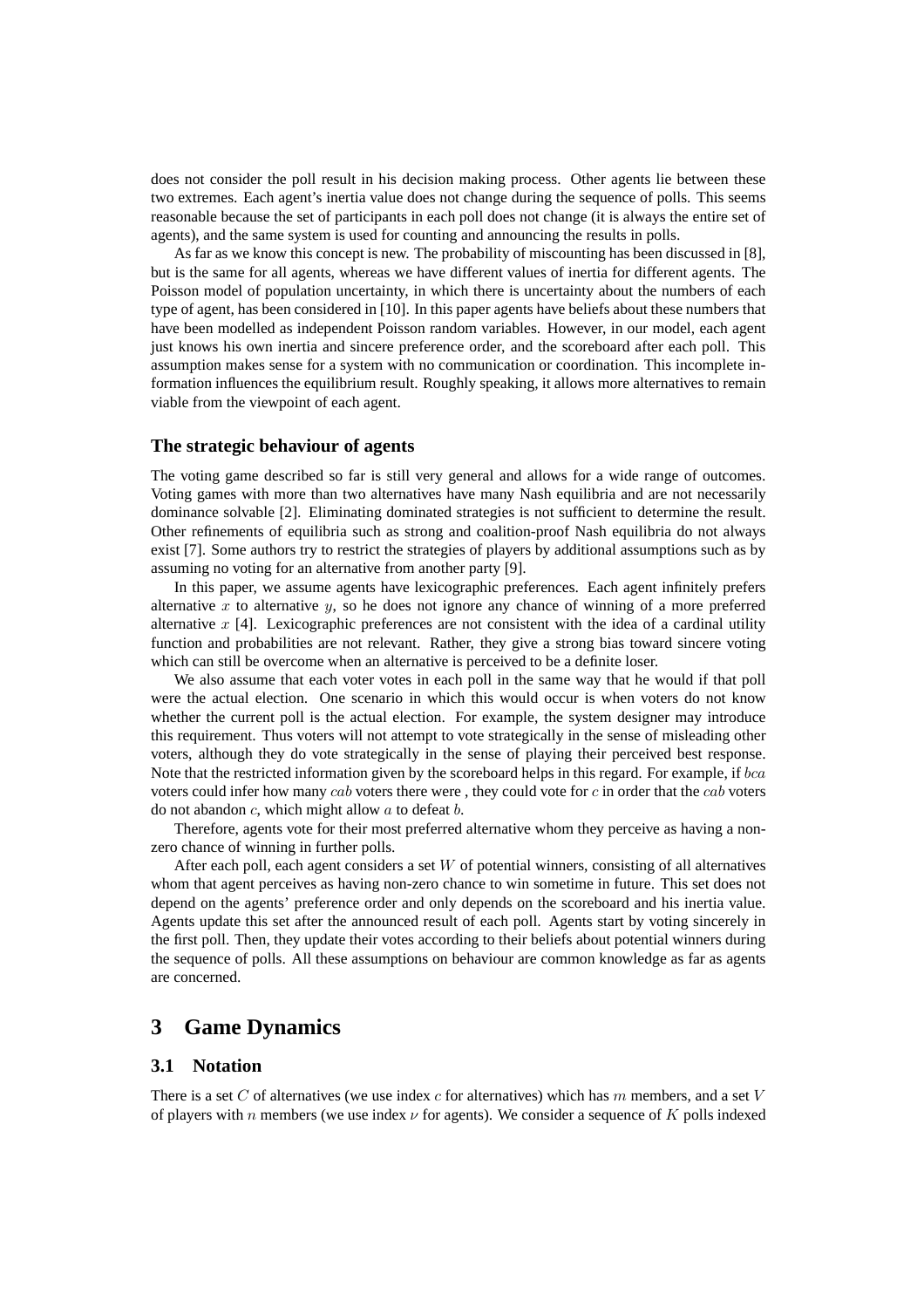by  $k$ , where the last poll is the election. However, agents are not aware of the value of  $K$ . Each agent has a sincere strict preference order on alternatives. There are  $m!$  different preference orders (or types) which are indexed by  $t$ . We have plurality as our scoring rule in which each agent votes for only one alternative. Therefore, we can assume that the set of possible strategies for player  $\nu$  is  $S_{\nu} = C$ . We use the following notations through the paper:

- $s_k(c)$ : the normalized score of alternative c in poll k, namely the proportion of agents who have voted for  $c$  at poll  $k$ ,
- $c_k(h)$ : the alternative who has h-th highest score in poll k (e.g.  $c_k(1)$ ) is the winner of poll  $k$ , note that we do not consider ties in this paper as this case occurs relatively rarely in large electorates),
- $v_t$ : the number of agents with type (or preference order) t,
- $W_{\varepsilon,k}$ : the set of potential winners from the view point of player with inertia value  $\epsilon$  according to the result of poll  $k$ .
- $V_{c,k}$ : the set of agents who vote for alternative c in poll k.

**Definition 1** (**The concept of certain and doubtful**)**.** Suppose that according to the poll result  $s_k(i) < s_k(j)$ . An agent with inertia  $\varepsilon$  is *certain* about this statement if

$$
(1+\varepsilon)s_k(i) < (1-\varepsilon)s_k(j). \tag{1}
$$

Otherwise, he is *doubtful*.

Note that this formula implies that if inertia of an agent is 0, then he will always be certain that  $j$ is ahead of i provided that such a result is reported. Also, Equation  $(1)$  implies that an agent with inertia equal to 1 will always be doubtful of any claimed scores.

The supporters of each alternative may be certain that the score of their favoured alternative is less than the winner, yet they might still consider that alternative as a potential winner and vote for him in the next poll. We study the concept of potential winner in the next section.

**Example 1.** Consider a 3 alternative election, and suppose the result of poll k is  $s_k(c_k(1)) =$ 45%,  $s_k(c_k(2)) = 30\%$  and  $s_k(c_k(3)) = 25\%$ . Any agent with inertia less than  $\frac{1}{11}$  is certain that alternative 3 has fewer votes than alternative 2, but agents with inertia more than that are doubtful about this statement. In other words, those with  $\varepsilon > \frac{1}{11}$  do not use this statement, while the others consider it in their strategic computations.

## **3.2 Set of potential winners**

In the initial state ( $k = 0$ ), an agent with inertia  $\varepsilon$  does not have any information about the number of supporters of each alternative. Therefore, he sees all alternatives as potential winners,  $W_{\varepsilon,0} = C$ , and he votes sincerely in the first poll. For the next poll, the agent votes for the most desirable alternative who can win in future (not necessarily the next poll) according to his interpretation of the poll result and the voting strategies of other agents (the strategy of agents is common knowledge).

Each agent's set of potential winners should satisfy some basic properties. The key necessary properties that we require are as follows. These are all common knowledge.

• non-emptiness: Any agent with any inertia value  $\varepsilon$  believes that there exists at least one agent with a positive chance of winning. W should clearly be nonempty for every voter, and contain the highest scoring candidate in the current poll.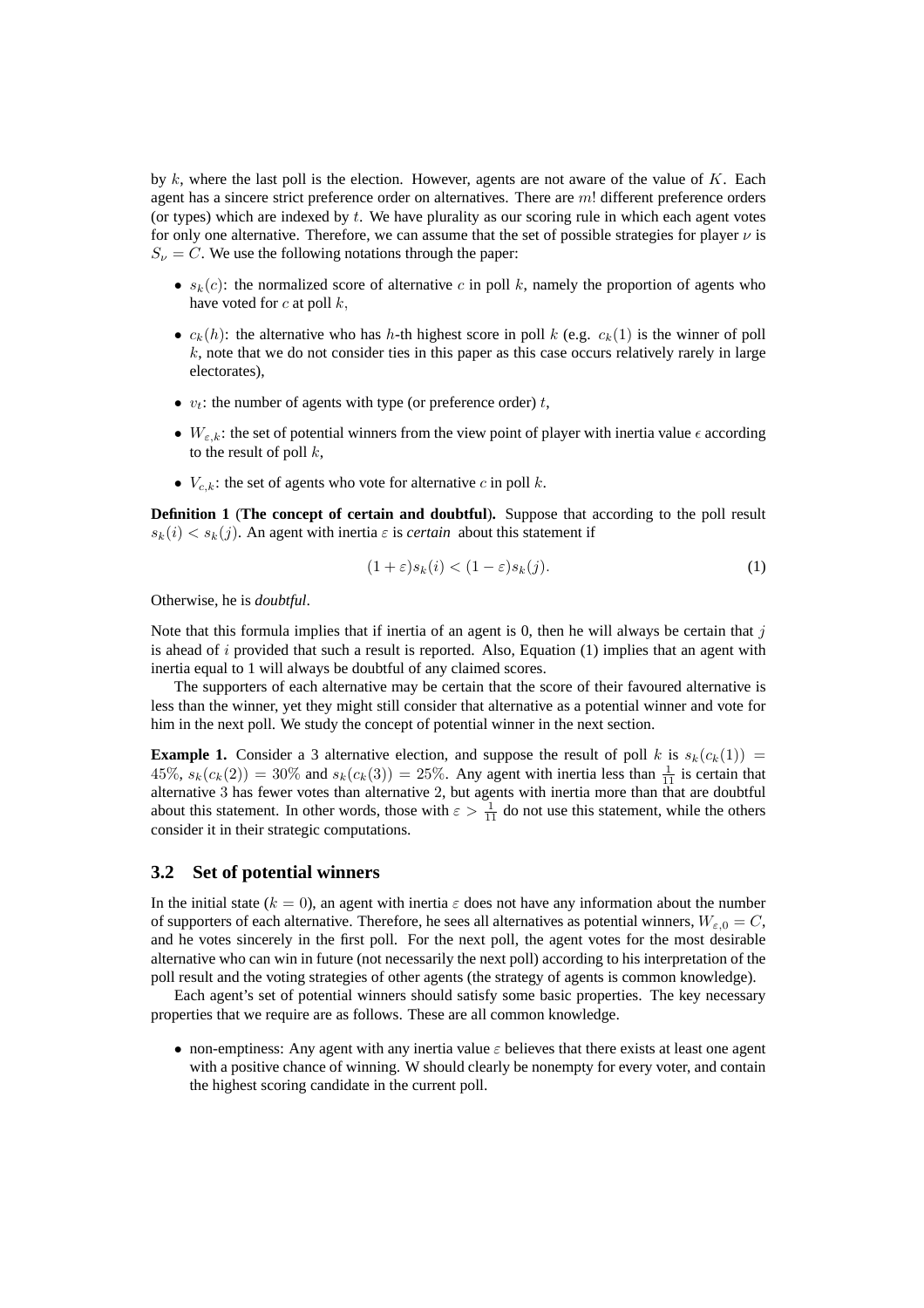- upward closure: if an agent with inertia  $\varepsilon$  believes that  $c_k(x) \in W_{\varepsilon,k}$ , then he believes  $c_k(x 1) \in W_{\varepsilon,k}$ . This seems reasonable: if an agent believes that some alternatives have a chance to win in future in the best case, then that agent also believes that all alternatives with higher current poll support also have a chance to win in future.
- overtaking: a possible winner must be able to overtake a higher scoring candidate who is also a possible winner. Overtaking the next higher scoring alternative is a necessary condition for winning, because the only chance an alternative has for attracting more support is that he improves his ranking position in the scoreboard. This is justified by the belief of agents about the upper closure of set of potential winners. For overtaking, alternative  $c_k(x)$  needs extra support, and this support can only be obtained from the supporters of alternatives with a lower score than alternative  $c_k(x)$ . This is because agents who have already voted for higher scoring alternatives than  $c_k(x)$  will change their votes to  $c_k(x)$  if they perceive that their current choice does not have any chance to win. Upper closure of  $W_{\varepsilon,k}$  would then lead to inconsistent beliefs.

If  $c_k(x)$  cannot overtake  $c_k(x-1)$  in the next poll, in the most favourable case, then  $x \notin W_{\varepsilon,k}$ . We describe this case precisely in Proposition 1.

We first give an example to give the intuition behind our definitions.

**Example 2.** Consider scoreboard  $(a, b, c, d) = (40\%, 29\%, 21\%, 10\%)$  and agent  $\nu$  with  $\varepsilon = 0$ . Voter  $\nu$  reasons as follows: for each agent with inertia  $\varepsilon$ , either alternative  $d \in W_{\varepsilon,k}$  or not. If yes, then also alternatives  $a, b, c \in W_{\sigma,k}$  (upward closure). The agents whose most desirable potential winner is alternative  $d$  have already voted for him, and the other agents prefer to vote for alternatives a, b or c in the next poll. Thus, the score of d cannot be increased and  $d \notin W_{0,k}$ . However, alternative  $c \in W_{0,k}$  because it is possible that all supporters of alternative d switch to c, yielding scoreboard  $(40\%, 29\%, 31\%, 0)$ , and c can overtake alternative b, and in the next round all b-supporters may switch to alternative c, and he can overtake alternative a. Because of upward closure  $b, a \in W_{0,k}$ .

The basic properties above show that the currently highest-scoring alternative is always considered a potential winner by each agent. The necessary conditions do not define W uniquely. Because of lexicographic preferences, voters do not abandon candidates easily, and so it makes sense that  $W$ should be as large as possible. Of course if voters voted differently in the polls and the election (for example if they know that the next round is the election and have no other constraints on strategic action), W might be smaller. For example, a candidate may be able to win by successively attracting support from others, but the number of rounds remaining may not be enough for this to occur. We are ruling out this case by our assumptions on voter behaviour. For example, uncertainty about the time of the actual election allied to lexicographic preferences implies that  $W$  should be as large as possible. Thus we argue that the necessary conditions are sufficient.

We now show how to define the set of potential winners recursively starting from the top scoring alternative.

**Definition 2.** For  $2 \le i \le m$ , define condition  $C_{ik\varepsilon}$  by

$$
(1+\varepsilon)\sum_{h\geq i} s_k(c_k(h)) > (1-\varepsilon)s_k(c_k(i-1)).\tag{C_{ik\varepsilon}}
$$

**Proposition 1** (**The conditions for being a potential winner**)**.** *After the announced result of poll*  $k, c_k(x) \in W_{\varepsilon,k}$  *if and only if all conditions*  $C_{ik\varepsilon}$  *for*  $2 \leq i \leq x$  *hold. Algorithm 1 computes the set*  $W_{\varepsilon,k}$ .

*Proof.* Upward closure shows that the best chance of  $c_k(x)$  overtaking  $c_k(x - 1)$  consists in attracting all supporters of agents currently voting for alternatives  $c_k(h)$  with  $h > x$ , and retaining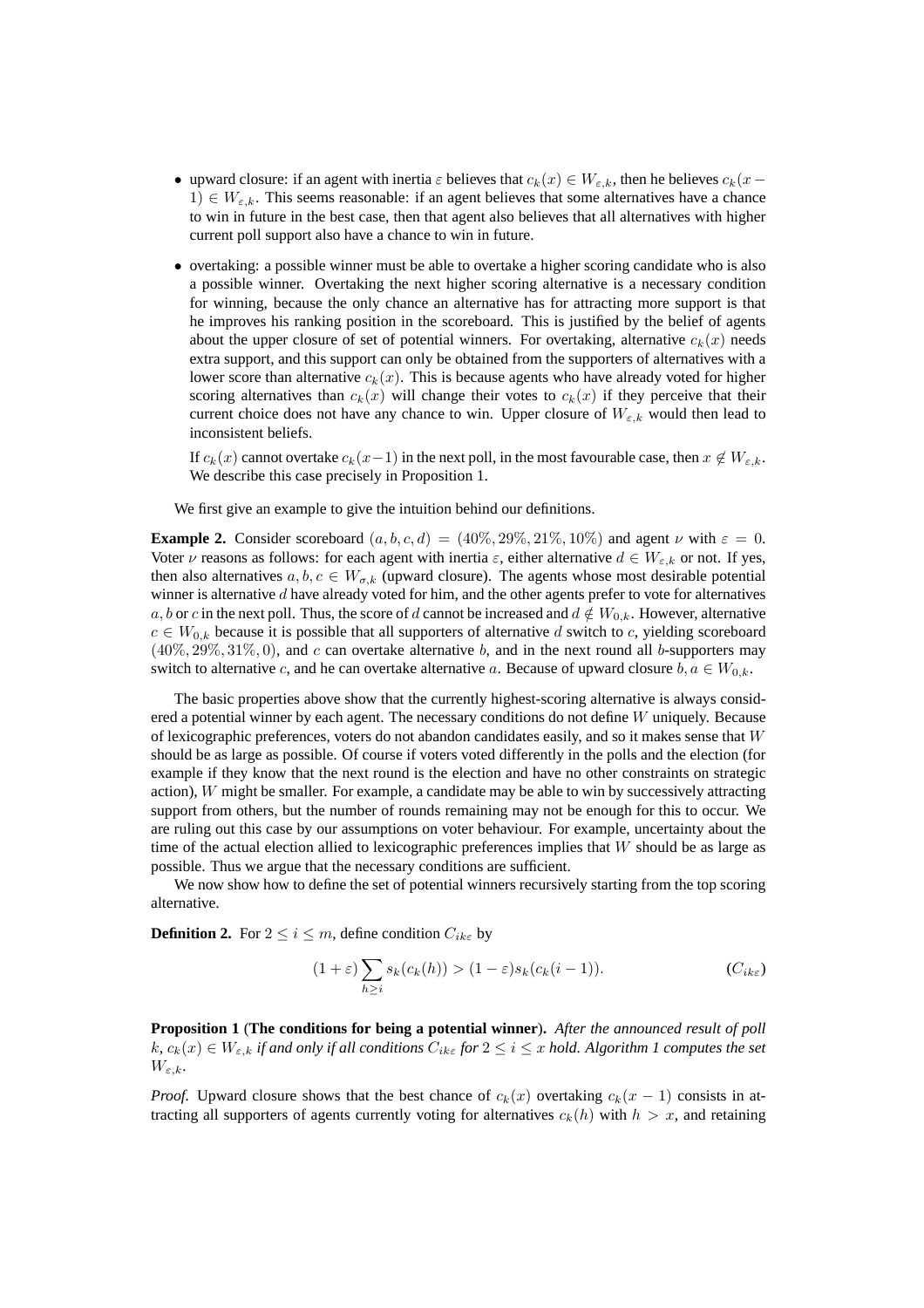**Algorithm 1** Function for constructing  $W_{\varepsilon,k}$ 

**Require:**  $k > 1$  $W_{\varepsilon,k} = \{c_k(1)\}\$ **for**  $i = 2$  to  $m$  **do if** Condition Cikε holds **then**  $W_{\varepsilon,k} = W_{\varepsilon,k} \cup \{c_k(i)\}\$ **else break end if end for**

all current supporters. This yields condition  $C_{xk\varepsilon}$ , and so Algorithm 1 is clearly correct. Since overtaking of even higher alternatives must occur also, unrolling the loop in Algorithm 1 yields the result.  $\Box$ 

*Remark* 1. In the majority case from the viewpoint of an agent with inertia value  $\varepsilon$ , in which

$$
(1 - \varepsilon)s_k(c_k(1)) > (1 + \varepsilon) \sum_{c \neq c_{k(1)}} s_k(c),
$$

alternative  $c_k(2)$  and consequently all other alternatives except  $c_k(1)$  do not have any chance to win in the future. Thus,  $W_{\varepsilon,k} = \{c_k(1)\}.$ 

**Example 3.** Suppose the result of poll k is  $s_k(a) = 55\%, s_k(b) = 30\%$  and  $s_k(c) = 15\%$ . According to Proposition 1,

$$
W_{\varepsilon,k} = \begin{cases} \{a\} & 0 \le \varepsilon \le \frac{1}{11}; \\ \{a,b\} & \frac{1}{11} < \varepsilon \le \frac{1}{3}; \\ \{a,b,c\} & \frac{1}{3} < \varepsilon \le 1. \end{cases}
$$

Therefore, we have 3 different sets for  $W_{\varepsilon,k}$  based on the inertia value of agents. In the first inertia value interval, agents perceive the result of poll  $k$  as a majority case. Therefore, their set of potential winners is a singleton and they vote for a in poll  $k+1$ . In the second inertia value interval, they vote for a or b in poll  $k+1$  based on their preference order. For example, an agent with preference order cab votes for a and an agent with preference order cba votes for b in poll  $k + 1$ . In the third case where agents have high inertia, they do not care about the announced result of the poll. In fact, they believe each candidate to be viable and they just vote sincerely in poll  $k + 1$ . An agent with inertia value of 1 always votes sincerely, regardless of the poll result.

# **4 Equilibrium Results for some special cases**

## **4.1 Zero inertia**

In the special case where inertia is identically zero for all agents, the set of potential winners is identical for all agents. We show that in this case the sequence of polls converges to a duvergerian equilibrium, i.e., a two party competition. Note that the inertia value is fixed in all polls and also we assume there is no majority case.

**Theorem 1** (**duvergerian equilibrium**)**.** *In a plurality voting game with common inertia value*  $\varepsilon = 0$ , the polling sequence yields a duvergerian equilibrium in a non-majority case after at most  $m - 2$  *polls.*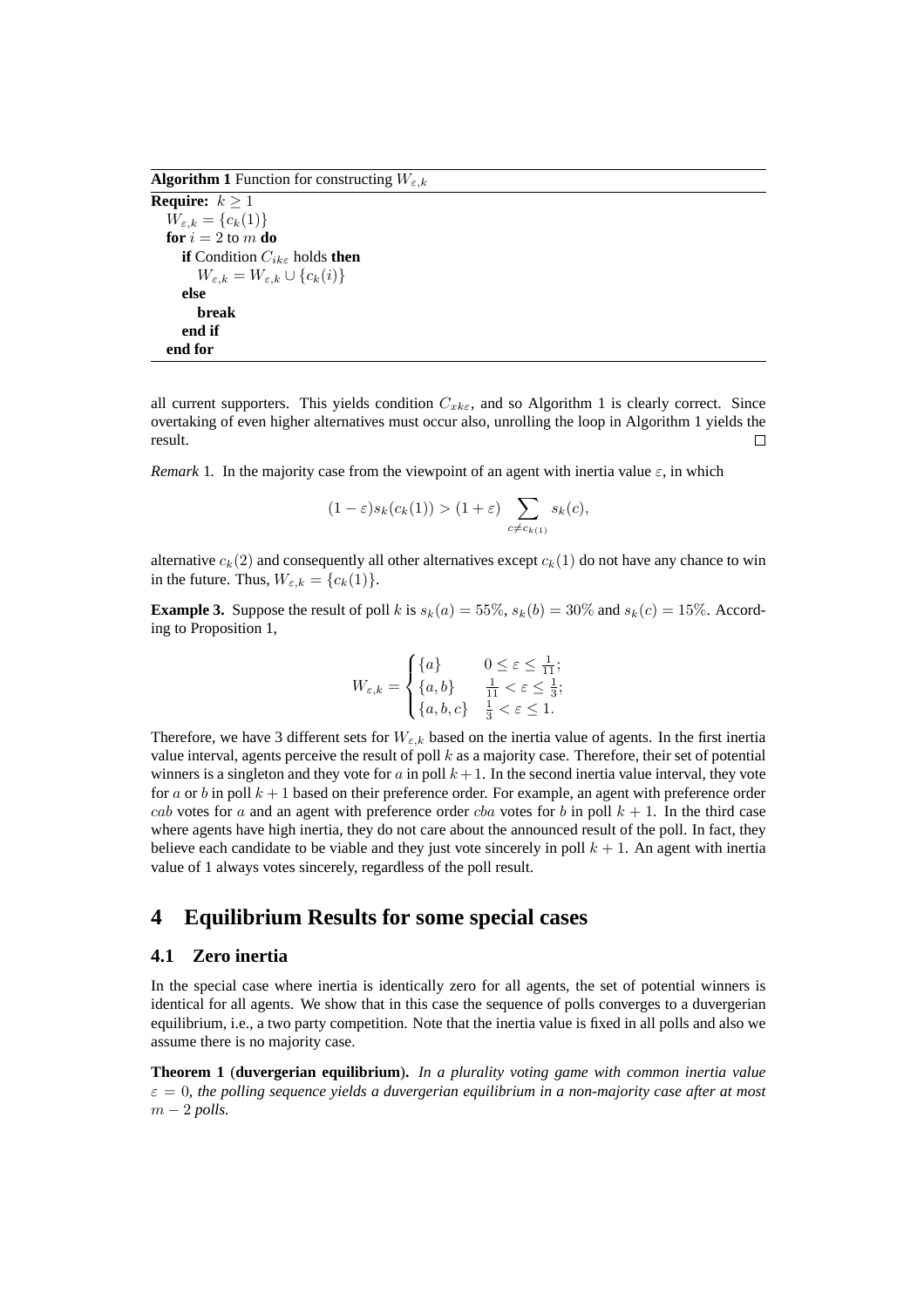*Proof.* Let m be the number of alternatives and  $\varepsilon = 0$ . As agents have the same value of inertia, either all agents perceive the result as majority case or all of them perceive it as a non-majority case. As we explained before, in the majority case, agents vote for the highest scoring alternative (refer to Remark 1). In a non-majority case, we have  $(s_k(c_k(1)) \leq \sum_{c \neq c_k(1)} s_k(c)$ . According to Proposition 1,  $c_k(2) \in W_{0,k}$ , therefore,  $|W_{0,k}| \geq 2$ .

For all  $\nu \in V_{c,k}$  for which  $c \in C \setminus W_{0,k}$ ,  $\nu$  changes his vote to his most desirable alternative in  $W_{0,k}$ . Thus,  $s_{k+1}(c) = 0$ , for each  $c \in C \setminus W_{0,k}$ . According to Proposition 1,  $c_k(m) \notin W_{0,k}$ . Therefore, in each poll, at least the last scored alternative is eliminated and after at most  $m-2$  polls, we have a duvergerian equilibrium.

*Remark* 2. There is a connection with the voting method instant runoff (IRV). When  $m = 3$ , if inertia is identically zero then our assumptions mean that the plurality election is actually just IRV. For general inertia and general m, we could fix some  $\beta > 0$  and require that the election system automatically deletes the alternative whose support becomes less than  $\beta$  for the next poll. If we assume that 2 alternatives do not reach this boundary  $\beta$  simultaneously, we again simulate IRV. However, our procedure is more general, as several alternatives may be eliminated at one step.

#### **4.2 Constant non-zero inertia**

Suppose that all agents have the same value of inertia  $\theta$ , with  $0 < \theta \leq 1$ . Again note that the set of potential winners is identical for all agents at all times and the inertia value is fixed in all polls. This case is similar to the setup of Messner and Polborn [8] where the probability of miscounting is positive but small. Messner and Polborn introduce the concept of robust equilibrium and show that for plurality games with 3 alternatives, all such equilibria are duvergerian. However, in that paper, the value of  $\theta$  is common knowledge between all agents, and this is not the case in our model. The behavioural assumptions of agents also differ. Paper [8] shows that duvergerian equilibrium happens in all robust equilibria of plurality games with 3 alternatives.

We consider a 3-alternative election with a large number of agents, with a fixed inertia value  $\theta$ which is the same for all agents. W.l.o.g. we may assume that  $s_1(c) < s_1(b) < s_1(a)$ . We also assume there is no majority case (refer to Remark 1).

**Proposition 2.** *Let*

$$
\theta' = \max\{\frac{s_1(a) - s_1(b) - s_1(c)}{s_1(a) + s_1(b) + s_1(c)}, \frac{s_1(b) - s_1(c)}{s_1(b) + s_1(c)}\}.
$$
\n(2)

*A* c supporter with inertia  $\theta \leq \theta'$  will change his vote to a or b in the second poll.

*Proof.* According to Proposition 1,

$$
c \in W_{\theta,1} \Leftrightarrow \begin{cases} (1+\theta)(s_1(b) + s_1(c)) > (1-\theta)s_1(a) \\ (1+\theta)s_1(c) > (1-\theta)s_1(b) \end{cases}
$$
\nTherefore,  $c \in W_{\theta,1} \Leftrightarrow \theta > \theta'$ , and  $c \in C \setminus W_{\theta,1} \Leftrightarrow \theta \le \theta'$ .

**Theorem 2.** *Consider a plurality voting game with*  $m = 3$ *, and fixed inertia value*  $\theta$  *which is the same for all agents. Assuming a non-majority case, the polling sequence yields a duvergerian equilibrium after 1 poll if*  $\theta \le \theta'$ .

*Proof.* Similar to previous case, as agents have the same value of inertia, either all agents perceive the result as majority case or all of them perceive it as a non-majority case. As we explained before, in the majority case, agents vote for the highest scoring alternative (refer to Remark 1). In a nonmajority case, according to Proposition 2, as the inertia values of all agents are equal,  $c$  supporters abandon  $c$  immediately, and a duvergerian equilibrium is reached after one poll.  $\Box$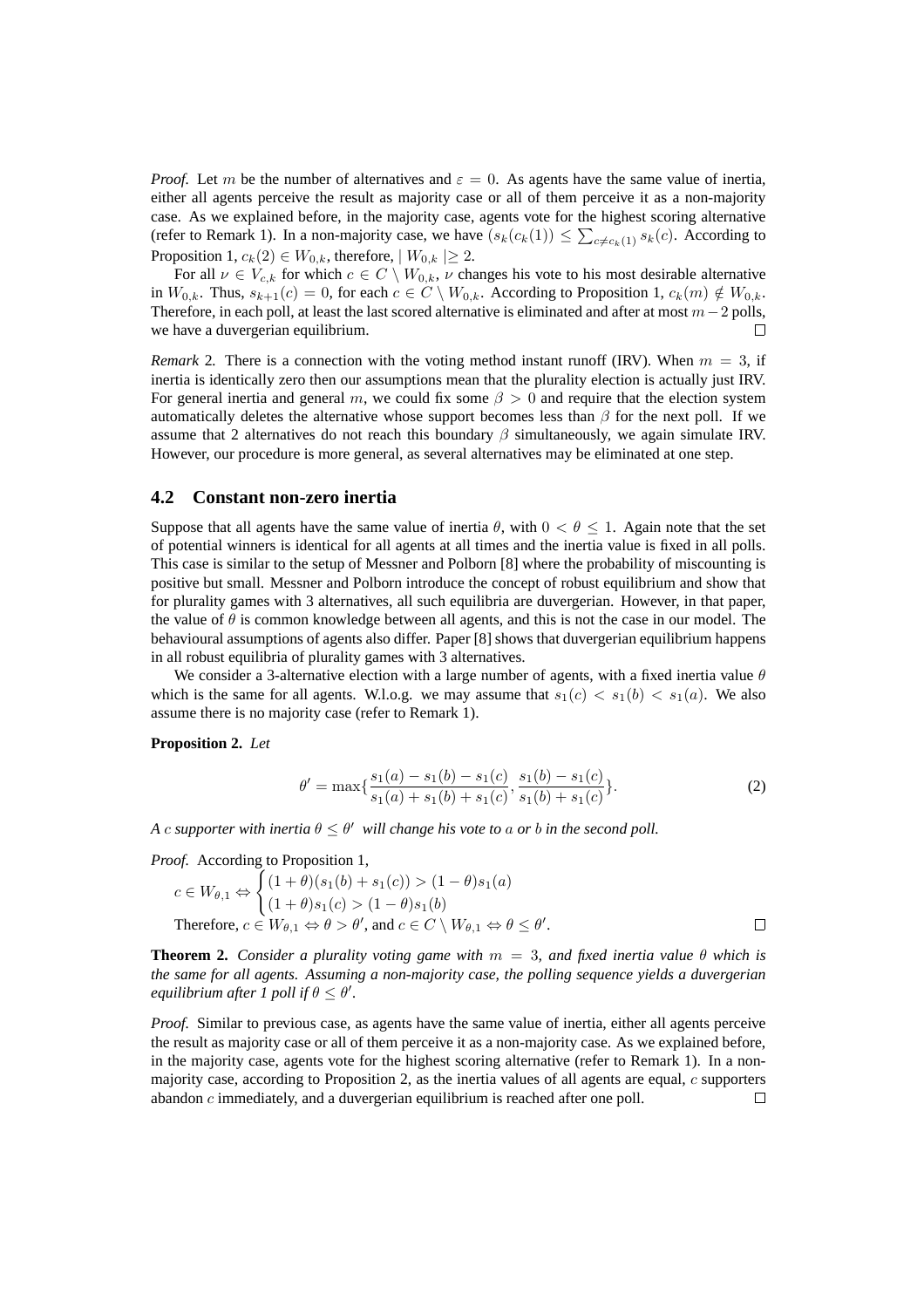

Figure 1: Score of the last alternative  $(c)$  as a function of k with uniform inertia distribution for three different cases where  $V = (s_1(a), 35\%, 100\% - s_1(a) - 35\%, 5\%)$ 

*Remark* 3*.* Note that same constant non-zero inertia cases do not yield duvergerian equilibrium, depending on the value of  $\theta$ . If  $\theta > \theta'$ , then every agent continues voting sincerely and the poll results will not change in the sequence.

**Example 4.** Consider plurality rule with 3 alternatives where the the scoreboard of the first poll is (40%, 35%, 25%). If the inertia value of all agents are  $\theta$  and  $\theta \leq \frac{1}{6}$ , we have a duvergerian equilibrium.

## **4.3 Uniform distribution of inertia**

We consider a 3-alternative election with a large number of agents, with a uniform inertia distribution on [0,1]. We describe the initial setup via a quadruple which is based on the first poll result  $(s_1(a), s_1(b), s_1(c))$  and the true percentage  $v_6$  of type *cba* agents (note this value is not known to any agent). W.l.o.g., we may assume that  $s_1(c) < s_1(b) < s_1(a)$  and we approximate the discrete uniform distribution across agents by a continuous one for purposes of computation.

All c supporters who believe that  $c$  is a loser change their votes in favour of their second alternative. The percentage of type  $t$  agents (cab and cba) who vote in favour of alternative  $i$  (a and b respectively) in poll  $k + 1$  is denoted by  $\alpha_{t,i,k}$ . Note that the assumption of a common inertia distribution implies that for all k,  $\alpha_{cab,a,k} = \alpha_{cba,b,k} \equiv \alpha_k$  and  $\alpha_0 = 0$ .

**Proposition 3.** *For a uniform distribution of inertia for all agents during the sequence of polls and initial result*  $V = (s_1(a), s_1(b), s_1(c), v_6)$ *, we have* 

$$
\alpha_k = \frac{1}{1 + \frac{2^k \left(\frac{s_1(c) - v_6}{s_1(b) + v_6}\right)^k (s_1(b) + v_6 - 2s_1(c))}{(s_1(b) - s_1(c)) \left(-2^k \left(\frac{s_1(c) - v_6}{s_1(b) + v_6}\right)^k + \left(1 - \frac{v_6}{s_1(c)}\right)^k\right)}}
$$
(3)

*Proof.* According to the order of alternatives in the first poll and Proposition 1, a c supporter concludes that c is a loser and changes his vote if  $(1 + \varepsilon)s_k(c) < (1 - \varepsilon)s_k(b)$ .

Therefore,  $\alpha_k = p\{\varepsilon < \frac{s_k(b) - s_k(c)}{s_k(b) + s_k(c)}\}$ . The score of alternatives a, b and c in poll k is given by:

$$
s_k(a) = s_1(a) + \alpha_{k-1}v_5 \qquad s_k(b) = s_1(b) + \alpha_{k-1}v_6 \tag{4}
$$

$$
s_k(c) = s_1(c) - \alpha_{k-1}v_6 - \alpha_{k-1}v_5 \tag{5}
$$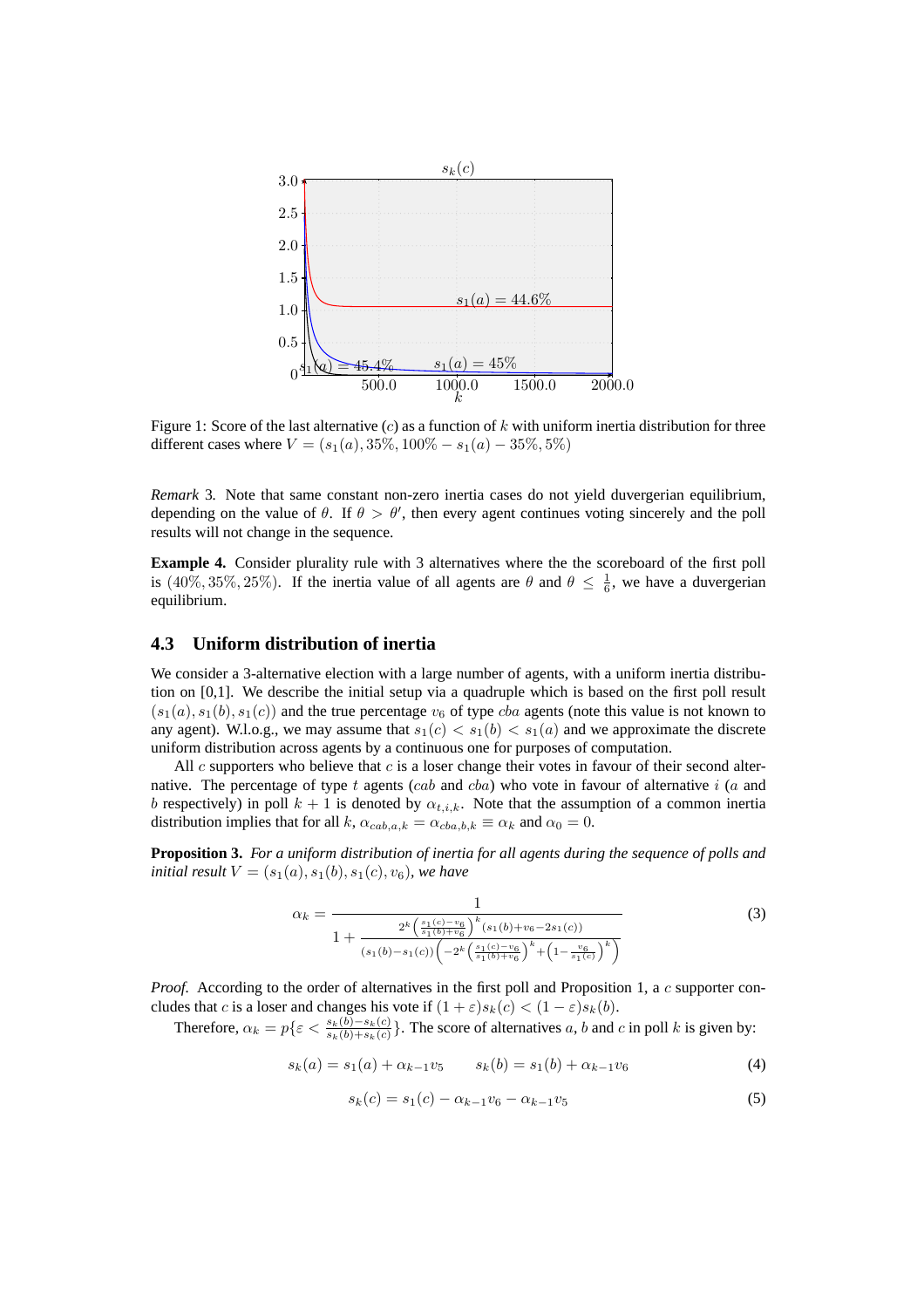Therefore,

$$
\alpha_k = p\{\varepsilon < \frac{s_1(b) - s_1(c) + \alpha_{k-1}(s_1(c) + v_6)}{s_1(b) + s_1(b) - \alpha_{k-1}(s_1(c) - v_6)}\} \text{ for all } k \ge 1. \tag{6}
$$

The stated solution formula for this recurrence is readily established by induction.

**Proposition 4.** *The score of the last alternative in the first poll (which we denote by* c*) satisfies*

$$
\lim_{k \to \infty} s_k(c) = \begin{cases} 0 & \text{if } s_1(b) + v_6 \ge 2s_1(c) \\ \left(\frac{2s_1(c) - v_6 - s_1(b)}{s_1(c) - v_6}\right)s_1(c) & \text{if } s_1(b) + v_6 < 2s_1(c) \end{cases} \tag{7}
$$

*Proof.* The score of alternative c after  $k + 1$  polls is

$$
s_{k+1}(c) = (1 - \alpha_k)s_1(c)
$$
 (8)

According to Proposition 3, if we converge  $k$  to infinity, we have

$$
\lim_{k \to \infty} \alpha_k = \begin{cases} 1 & s_1(b) + v_6 \ge 2s_1(c); \\ \frac{s_1(b) - s_1(c)}{s_1(c) - v_6} & s_1(b) + v_6 < 2s_1(c). \end{cases}
$$

The result follows immediately.

 $\Box$ 

 $\Box$ 

 $\Box$ 

*Remark* 4*.* The convergence to zero is exponentially fast with the exponential rate decreasing as we approach the boundary between the two cases, and at the boundary it is subexponential. Figure 1 shows three special cases (the boundary case and 2 different cases in its neighbourhood).

**Theorem 3.** In a plurality voting game with 3 alternatives and initial result  $V =$  $(s_1(a), s_1(b), s_1(c), v_6)$  and uniform distribution of inertia, the polling sequence yields a duverge*rian equilibrium if and only if*  $s_1(b) + v_6 \geq 2s_1(c)$ .

*Proof.* Follows immediately from Proposition 4.

Fig 1 illustrates this inequality when  $v_6 = 5\%$  and  $s_1(b) = 35\%$ . For  $s_1(a) \geq 45\%$ , we have a duvergerian equilibrium.

#### **4.4 Other distributions of inertia**

The above results are for very special inertia distributions; explicit analysis of this type is not possible for general distributions. In this subsection, we investigate some different distributions via numerical simulations. Intuitively, we expect that distributions skewed to the left (with more agents of low inertia) will converge to the  $\varepsilon \equiv 0$  case more quickly.

We consider the continuous triangular distribution  $T(p)$  whose density function's graph has vertices at  $(0, 0)$ ,  $(p, 2)$  and  $(1, 0)$ .

**Example 5** (**The effect of inertia distribution: Triangular vs. Uniform**)**.** Consider the initial result  $V = (s_1(a), s_1(b), s_1(c), v_6) = (45\%, 35\%, 20\%, 5\%)$ . According to Theorem 3, we have a limiting duvergerian equilibrium for uniform inertia distribution. Numerical results in Figure 1 (the line for  $s_1(a) = 45\%$ ) also confirm this result. When we change the inertia distribution to be triangular with apex 0.5, we have the result in Figure 2. As we see in Figure 1, the convergence is very slow but changing the inertia distribution to  $T(0.5)$  accelerates the process.

**Example 6** (**The effect of voting situation**)**.** In Figure 2, we have 5% cba agents. Figure 3 shows the result of the same situation with  $10\%$  cba agents which leads to a faster convergence. Note that the voting situation is not known to agents.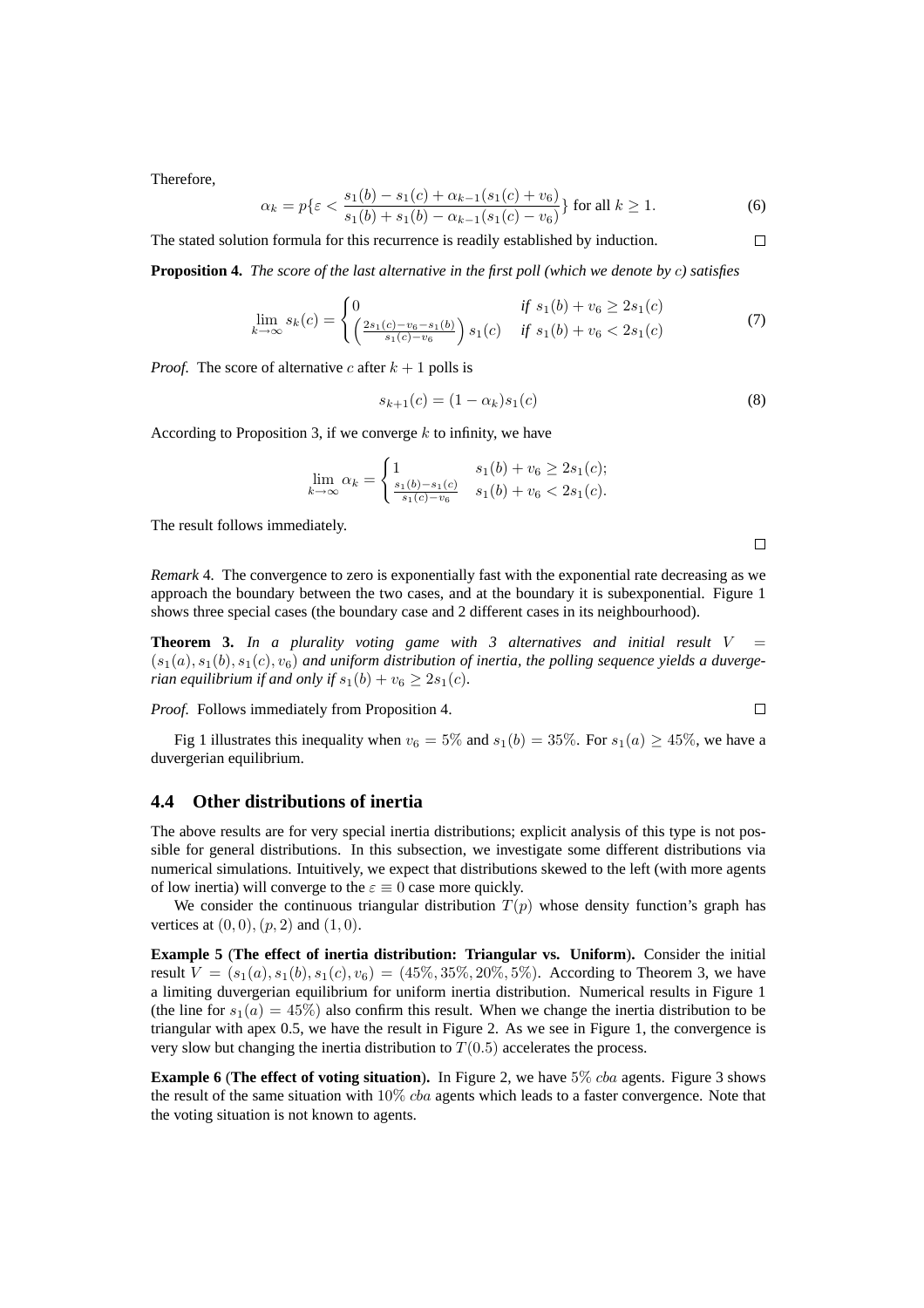

Figure 2:  $V = (45\%, 35\%, 20\%, 5\%)$  and  $T(0.5)$  inertia distribution



Figure 3:  $V = (45\%, 35\%, 20\%, 10\%)$  and  $T(0.5)$  inertia distribution

**Example 7** (The effect of skewness of inertia distribution). Consider V  $(40\%, 35\%, 25\%, 10\%)$  with an inertia distribution of  $T(0.5)$ . This yields a non-duvergerian equilibrium, and it appears that the score of  $c$  converges to 22, as shown in Figure 4. However, the same voting situation with an inertia distribution  $T(0.3)$  results in a duvergerian equilibrium as shown in Figure 5. In this case, more agents validate the poll result, and we have a duvergerian equilibrium after 10 polls.

# **5 Conclusion and Future Directions**

In this paper we tried to study a repeated game with unknown number of rounds and incomplete information. The strategy of each player depends on his belief about the belief of other players. The sequence of opinion polls helps agents to coordinate on an equilibrium in an environment with some uncertainties about the accuracy of these polls. The amount of information available to agents has a critical role in influencing the strategic choices of agents. In this paper, we try to simplify the model with some assumptions about the strategy of players as a starting point for studying this game. Even in this simplified model, there are too many special cases that can happen depending on the inertia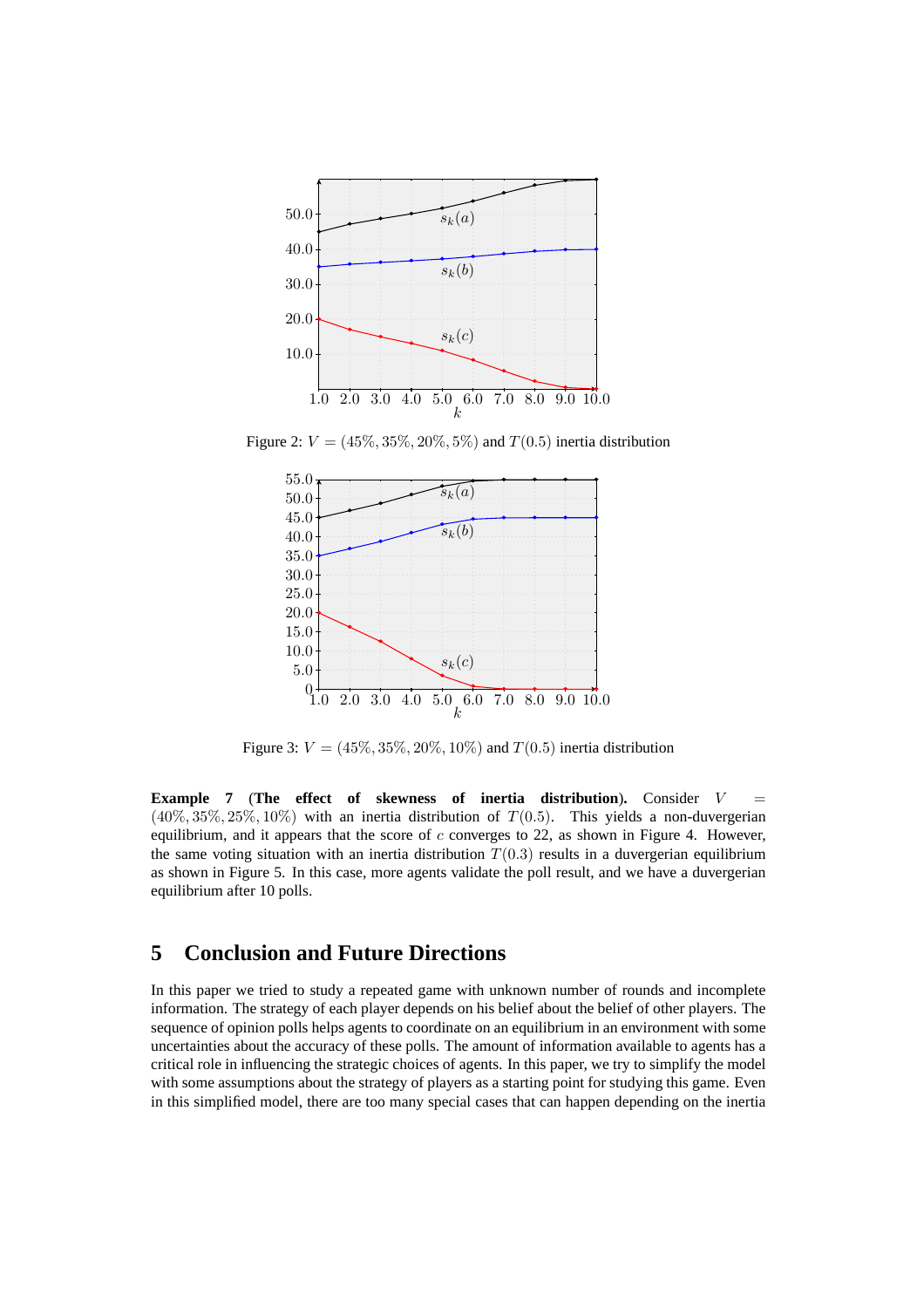

Figure 4:  $V = (40\%, 35\%, 25\%, 10\%)$  and  $T(0.5)$  inertia distribution



Figure 5:  $V = (40\%, 35\%, 25\%, 10\%)$  and  $T(0.3)$  inertia distribution

distribution or preference distribution of agents. We try to explain the model by some examples that give insight into different scenarios.

As a future direction, it is interesting to study how the strategy of agents will change if they have more information or in a more complicated model, each agent has different amounts of information. For example, some agents may have extra information than others regarding the inertia distribution of other agents or their preference order or the number of rounds ahead. Therefore, they may have different belief about the strategy of each agent.

Another interesting direction would be to to allow inertia to change from one poll to the next. For example, if random sampling is used instead of polling all voters, the sample size might vary between polls. More generally we want to explore the effect of inertia in other models with different behavioural assumptions for example, when voters use some some simple heuristic strategies. We expect to observe substantial differences in equilibrium outcomes when non-zero inertia is introduced into the model.

# **References**

[1] Y. Desmedt and E. Elkind. Equilibria of plurality voting with abstentions. In *Proceedings of the 11th ACM conference on Electronic Commerce*, pages 347–356, 2010.